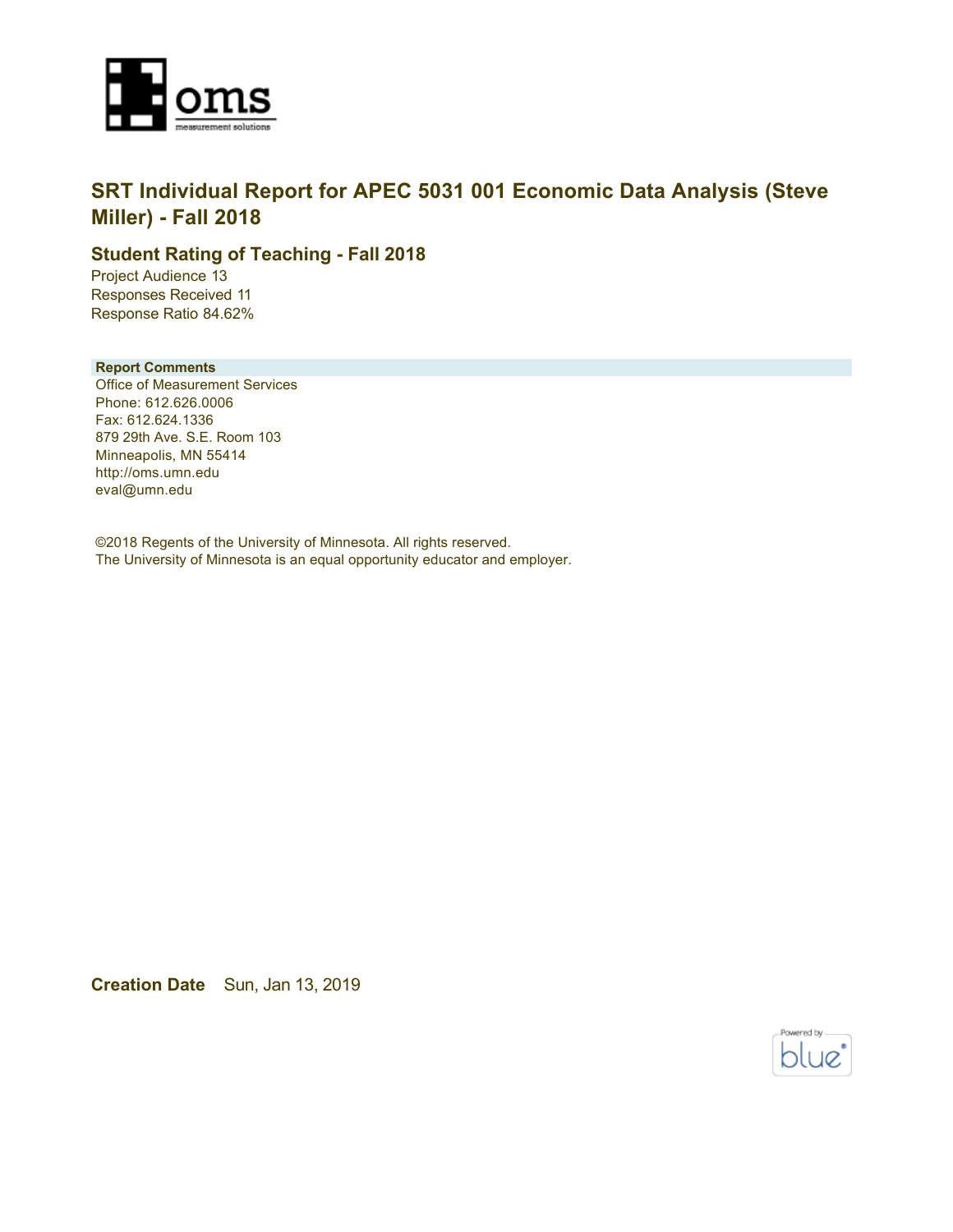### **Message from the Vice Provost for Faculty and Academic Affairs**

The University is committed to monitoring and improving students' educational experiences. Student Ratings of Teaching (SRT) help to ensure that the student voice is present in fulfilling this mission. We encourage all instructors to incorporate student feedback into your ongoing efforts to improve your teaching and your courses.

### **How SRT Results may be Used**

Evaluations of teaching provide information intended to help improve teaching, and may also be available to assist students in course selection and/or to inform administrative decisions on salary, tenure, and promotion. Specific use of SRT results may vary by campus and/or college as described in relevant university or unit policies.

#### **Resources for Improving Instruction**

Tools and tips for improving course instruction can be found on the OMS website [\(oms.umn.edu/srt](https://oms.umn.edu/srt)), under the **faculty** section.

Among the available resources is a guide for [connecting your teaching practices with the SRT.](https://oms.umn.edu/departments/srt/links/SRT%20and%20Teaching.pdf) This guide was created by the Center for Educational Innovation [\(cei.umn.edu](https://cei.umn.edu/)) and provides suggestions for improving instructional practices in relation to SRT items.

#### **About this Report**

This report contains all ratings provided by the students in your courses who submitted SRT responses. Mean (average) scores are reported as well as the frequency of how often each response was given for each item. Results are provided in the following order:

- 1. Score graph and frequency graphs for instructor items
- 2. Score graph and frequency graphs for course items
- 3. Electronically-administered SRTs\*:
	- Comments regarding instructor
	- Comments regarding course

\* Paper-administered SRTs: completed forms, with comments, will be returned to the campus address on record for the instructor

For additional information about evaluation of teaching, please reference the Evaluation of Teaching policy for your campus. The policy for Twin Cities, Crookston, Morris, and Rochester can be found here: <http://policy.umn.edu/education/teachingevaluation>.

Sincerely, Rebecca Ropers-Huilman Vice President for Faculty and Academic Affairs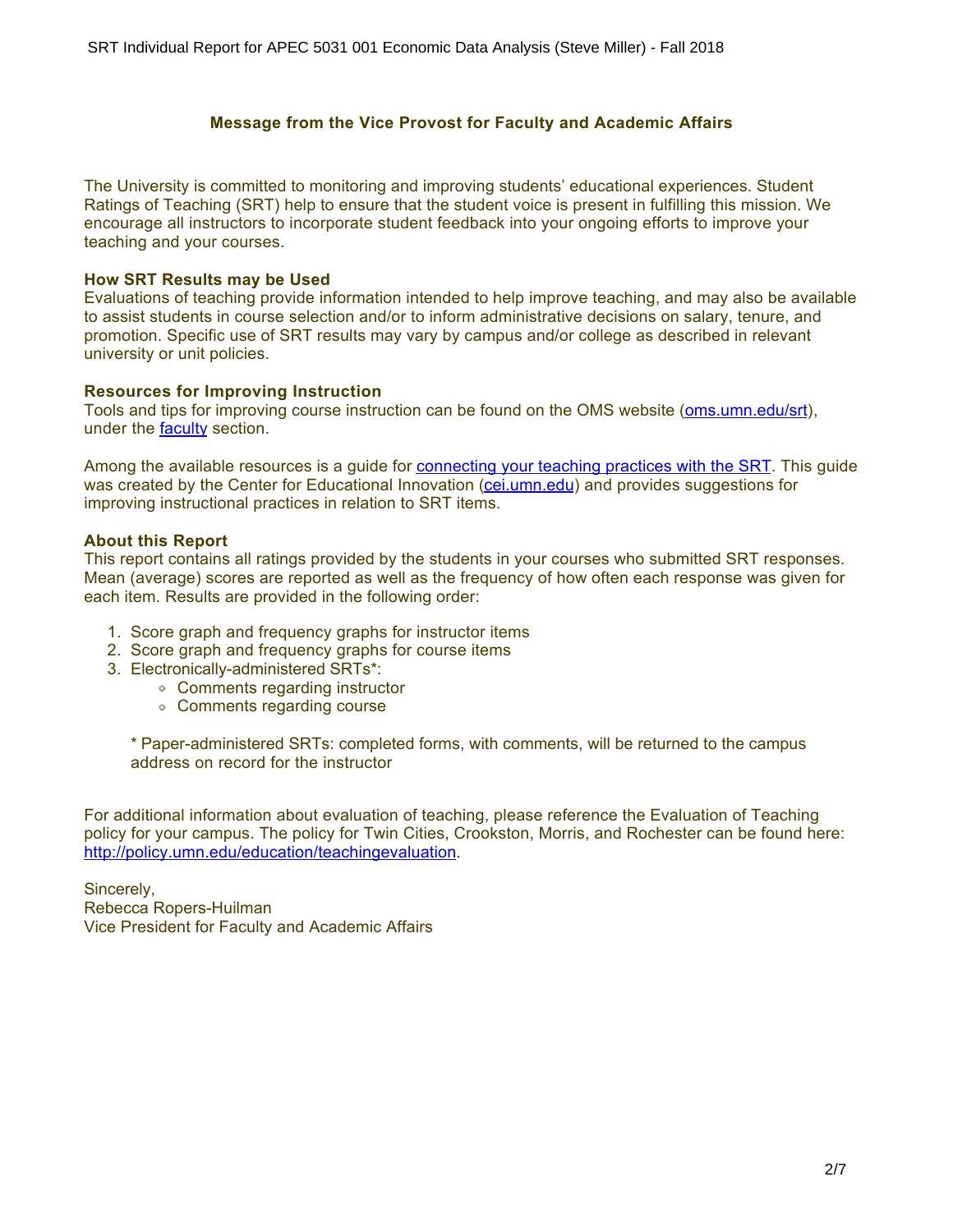# **Instructor Items Carefully read each statement and select a response: - Score**

| <b>Overall</b>                                                       | oduction use.<br>Mean 5.53-                                               |
|----------------------------------------------------------------------|---------------------------------------------------------------------------|
|                                                                      | 1.00<br>2.00<br>5.00<br>6.00<br>0.00<br>3.00<br>4.00                      |
|                                                                      | For more information visit http://www.dotnetcharting.cor<br>.net Charting |
| 1. The instructor was well prepared<br>for class.                    | luction use.<br>Mean 5.82-                                                |
|                                                                      | 1.00<br>2.00<br>3.00<br>5.00<br>0.00<br>4.00<br>6.00                      |
|                                                                      | For more information visit http://www.dotnetcharting.cor<br>.net Charting |
| 2. The instructor presented the<br>subject matter clearly.           | production use.<br>Mean 5.27-                                             |
|                                                                      | 1.00<br>2.00<br>3.00<br>4.00<br>5.00<br>0.00<br>6.00                      |
|                                                                      | For more information visit http://www.dotnetcharting.cor<br>.net Charting |
| 3. The instructor provided feedback<br>intended to improve my course | or production use.<br>Mean 5.09-                                          |
| performance.                                                         | 0.00<br>1.00<br>2.00<br>3.00<br>4.00<br>5.00<br>6.00                      |
|                                                                      | For more information visit http://www.dotnetcharting.cor<br>.net Charting |
| 4. The instructor treated me with<br>respect.                        | Liction use.<br>Mean 5.91-                                                |
|                                                                      | 3.00<br>1.00<br>2.00<br>4.00<br>5.00<br>6.00<br>0.00                      |
|                                                                      | For more information visit http://www.dotnetcharting.cor<br>.net Charting |
| 5. I would recommend this instructor<br>to other students.           | oduction use.<br>Mean 5.55-                                               |
|                                                                      | 1.00<br>2.00<br>3.00<br>5.00<br>0.00<br>4.00<br>6.00                      |
|                                                                      | For more information visit http://www.dotnetcharting.cor<br>.net Charting |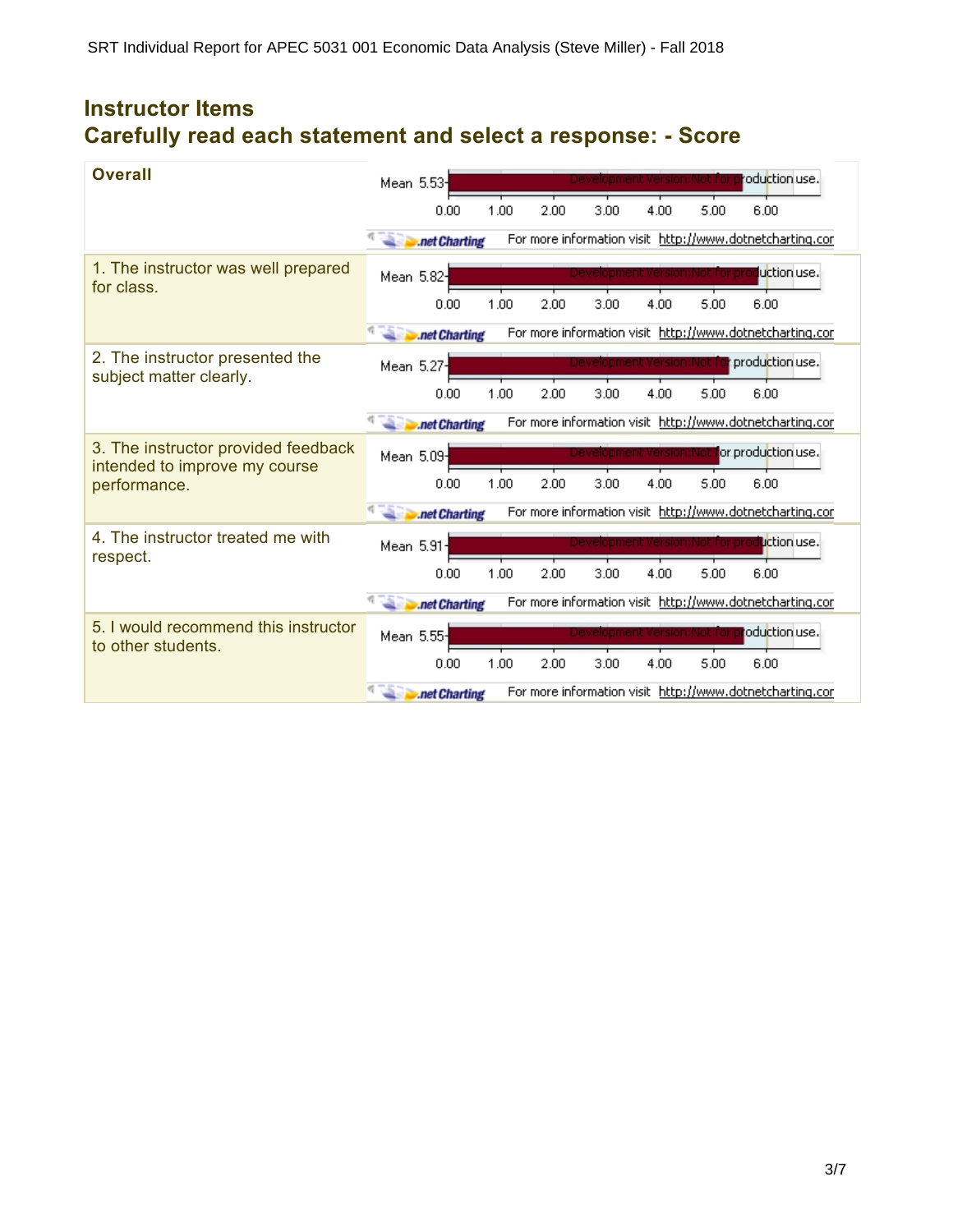## **Instructor Items Carefully read each statement and select a response: - Frequency**

τ

1. The instructor was well prepared for class.



115 For more information visit http://www.dotnetcharting. **Date:** Charting

| <b>Statistics</b>         | <b>Value</b> |
|---------------------------|--------------|
| Mean                      | 5.82         |
| Median                    | 6.00         |
| <b>Standard Deviation</b> | 0.40         |

### 3. The instructor provided feedback intended to improve my course performance.



**Second Charting** For more information visit http://www.dotnetcharting.

| <b>Statistics</b>         | <b>Value</b> |
|---------------------------|--------------|
| Mean                      | 5.09         |
| <b>Median</b>             | 5.00         |
| <b>Standard Deviation</b> | 1.14         |

### 5. I would recommend this instructor to other students.

| 1 Strongly Disagree<br>Total        | O<br>11 | 0.00%            |                                                           |
|-------------------------------------|---------|------------------|-----------------------------------------------------------|
| 3 Somewhat Disagree 0<br>2 Disagree | 0       | 0.00%<br>0.00%   |                                                           |
| 4 Somewhat Agree                    | 1       | 9.09%            |                                                           |
| 6 Strongly Agree<br>5 Agree         |         | 63.64%<br>27.27% | <b>DEWEITERTEIN</b> : Version:<br>Not for production use. |

For more information visit http://www.dotnetcharting. **Sales Linet Charting** 

| <b>Statistics</b>         | <b>Value</b> |
|---------------------------|--------------|
| Mean                      | 5.55         |
| Median                    | 6.00         |
| <b>Standard Deviation</b> | 0.69         |

#### 2. The instructor presented the subject matter clearly.



For more information visit http://www.dotnetcharting. **All Prince Charting** 

| <b>Statistics</b>         | <b>Value</b> |
|---------------------------|--------------|
| Mean                      | 5.27         |
| Median                    | 5.00         |
| <b>Standard Deviation</b> | 0.47         |

### 4. The instructor treated me with respect.

| 6 Strongly Agree      |    | 10 90.91% |    | <b>Cewabremark warsions</b> |
|-----------------------|----|-----------|----|-----------------------------|
| 5 Agree               |    | 9.09%     |    | Not for production use.     |
| 4 Somewhat Agree      | 0  | 0.00%     |    |                             |
| 3 Somewhat Disagree 0 |    | 0.00%     |    |                             |
| 2 Disagree            | 0  | 0.00%     |    |                             |
| 1 Strongly Disagree   | O  | 0.00%     |    |                             |
| Total                 | 11 |           | 0% | 50%<br>100                  |

For more information visit http://www.dotnetcharting. **Date Charting** 

| <b>Statistics</b>         | <b>Value</b> |
|---------------------------|--------------|
| Mean                      | 5.91         |
| Median                    | 6.00         |
| <b>Standard Deviation</b> | 0.30         |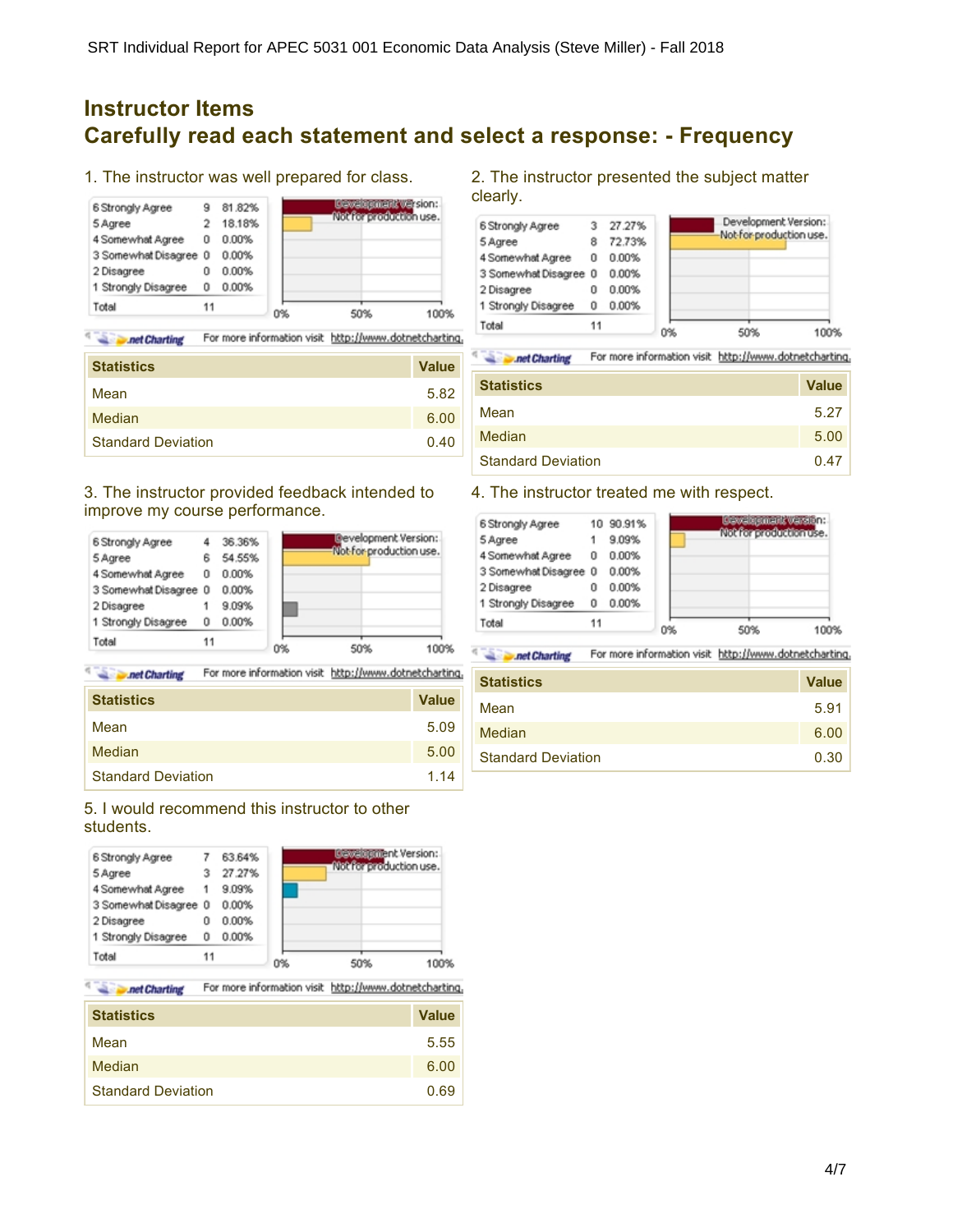# **Course Items Carefully read each statement and select a response: - Score**

| <b>Overall</b>                                                                | Mean 5.18- |               |      |      |      |                             |      | or production use.                                       |
|-------------------------------------------------------------------------------|------------|---------------|------|------|------|-----------------------------|------|----------------------------------------------------------|
|                                                                               |            | 0.00          | 1.00 | 2.00 | 3.00 | 4.00                        | 5.00 | 6.00                                                     |
|                                                                               |            | .net Charting |      |      |      |                             |      | For more information visit http://www.dotnetcharting.cor |
| 1. I have a deeper understanding of<br>the subject matter as a result of this | Mean 5.36- |               |      |      |      |                             |      | production use.                                          |
| course.                                                                       |            | 0.00          | 1.00 | 2.00 | 3.00 | 4.00                        | 5.00 | 6.00                                                     |
|                                                                               |            | .net Charting |      |      |      |                             |      | For more information visit http://www.dotnetcharting.cor |
| 2. My interest in the subject matter<br>was stimulated by this course.        | Mean 4.73  |               |      |      |      | vevelopment ve <u>rsion</u> |      | ot for production use.                                   |
|                                                                               |            | 0.00          | 1.00 | 2.00 | 3.00 | 4.00                        | 5.00 | 6.00                                                     |
|                                                                               |            | .net Charting |      |      |      |                             |      | For more information visit http://www.dotnetcharting.cor |
| 3. Instructional technology<br>employed in this course was                    | Mean 5.09  |               |      |      |      |                             |      | or production use.                                       |
| effective.                                                                    |            | 0.00          | 1.00 | 2.00 | 3.00 | 4.00                        | 5.00 | 6.00                                                     |
|                                                                               |            | .net Charting |      |      |      |                             |      | For more information visit http://www.dotnetcharting.cor |
| 4. The grading standards for this<br>course were clear.                       | Mean 5.45- |               |      |      |      |                             |      | roduction use.                                           |
|                                                                               |            | 0.00          | 1.00 | 2.00 | 3.00 | 4.00                        | 5.00 | 6.00                                                     |
|                                                                               |            | .net Charting |      |      |      |                             |      | For more information visit http://www.dotnetcharting.cor |
| 5. I would recommend this course to<br>other students.                        | Mean 5.27- |               |      |      |      |                             |      | production use.                                          |
|                                                                               |            | 0.00          | 1.00 | 2.00 | 3.00 | 4.00                        | 5.00 | 6.00                                                     |
|                                                                               |            | .net Charting |      |      |      |                             |      | For more information visit http://www.dotnetcharting.cor |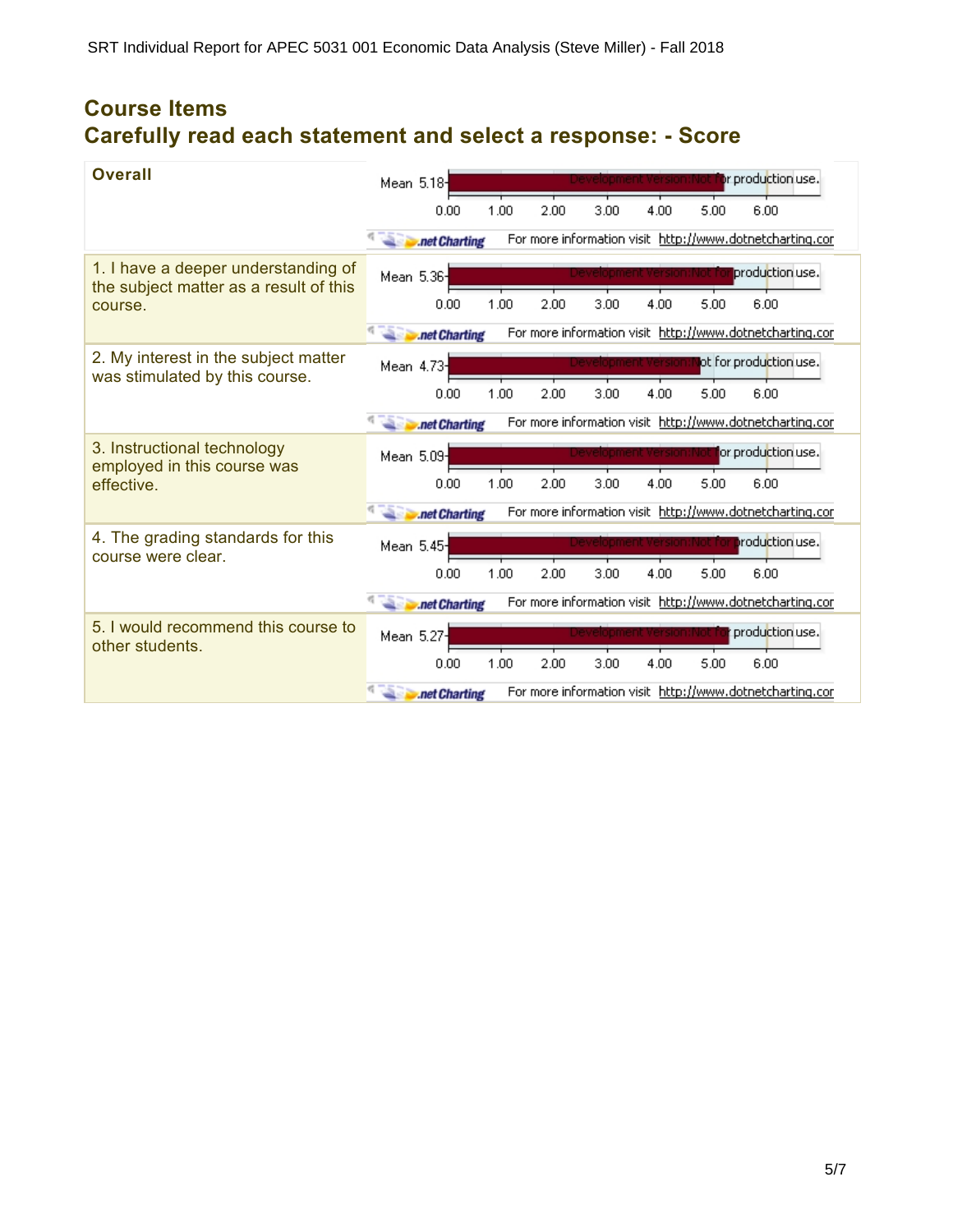## **Course Items Carefully read each statement and select a response: - Frequency**

 $\tau_1^*$ 

 $\tau_1$ 

1. I have a deeper understanding of the subject matter as a result of this course.



**Second Charting** For more information visit http://www.dotnetcharting.

| <b>Statistics</b>         | <b>Value</b> |
|---------------------------|--------------|
| Mean                      | 5.36         |
| Median                    | 5.00         |
| <b>Standard Deviation</b> | 0.50         |

3. Instructional technology employed in this course was effective.



**Second Charting** For more information visit http://www.dotnetcharting.

| <b>Statistics</b>         | <b>Value</b> |
|---------------------------|--------------|
| Mean                      | 5.09         |
| Median                    | 5.00         |
| <b>Standard Deviation</b> | 0.94         |

5. I would recommend this course to other students.

| Total                 | 11 |        | 0% | 50%<br>100%                                            |
|-----------------------|----|--------|----|--------------------------------------------------------|
| 1 Strongly Disagree   | Ū  | 0.00%  |    |                                                        |
| 2 Disagree            | Ū  | 0.00%  |    |                                                        |
| 3 Somewhat Disagree 1 |    | 9.09%  |    |                                                        |
| 4 Somewhat Agree      | 0  | 0.00%  |    |                                                        |
| 5 Agree               | 5  | 45.45% |    |                                                        |
| 6 Strongly Agree      |    | 45.45% |    | <b>DEXelopment Version:</b><br>Not for production use. |

**Separate Charting** For more information visit http://www.dotnetcharting.

| <b>Statistics</b>         | <b>Value</b> |
|---------------------------|--------------|
| Mean                      | 5.27         |
| Median                    | 5.00         |
| <b>Standard Deviation</b> | 0.90         |

2. My interest in the subject matter was stimulated by this course.



**Second Charting** For more information visit http://www.dotnetcharting.

| <b>Statistics</b>         | <b>Value</b> |
|---------------------------|--------------|
| Mean                      | 4.73         |
| Median                    | 5.00         |
| <b>Standard Deviation</b> | 0.79         |

4. The grading standards for this course were clear.



For more information visit http://www.dotnetcharting. **Sales Line Charting** 

| <b>Statistics</b>         | <b>Value</b> |
|---------------------------|--------------|
| Mean                      | 5.45         |
| Median                    | 5.00         |
| <b>Standard Deviation</b> | 0.52         |